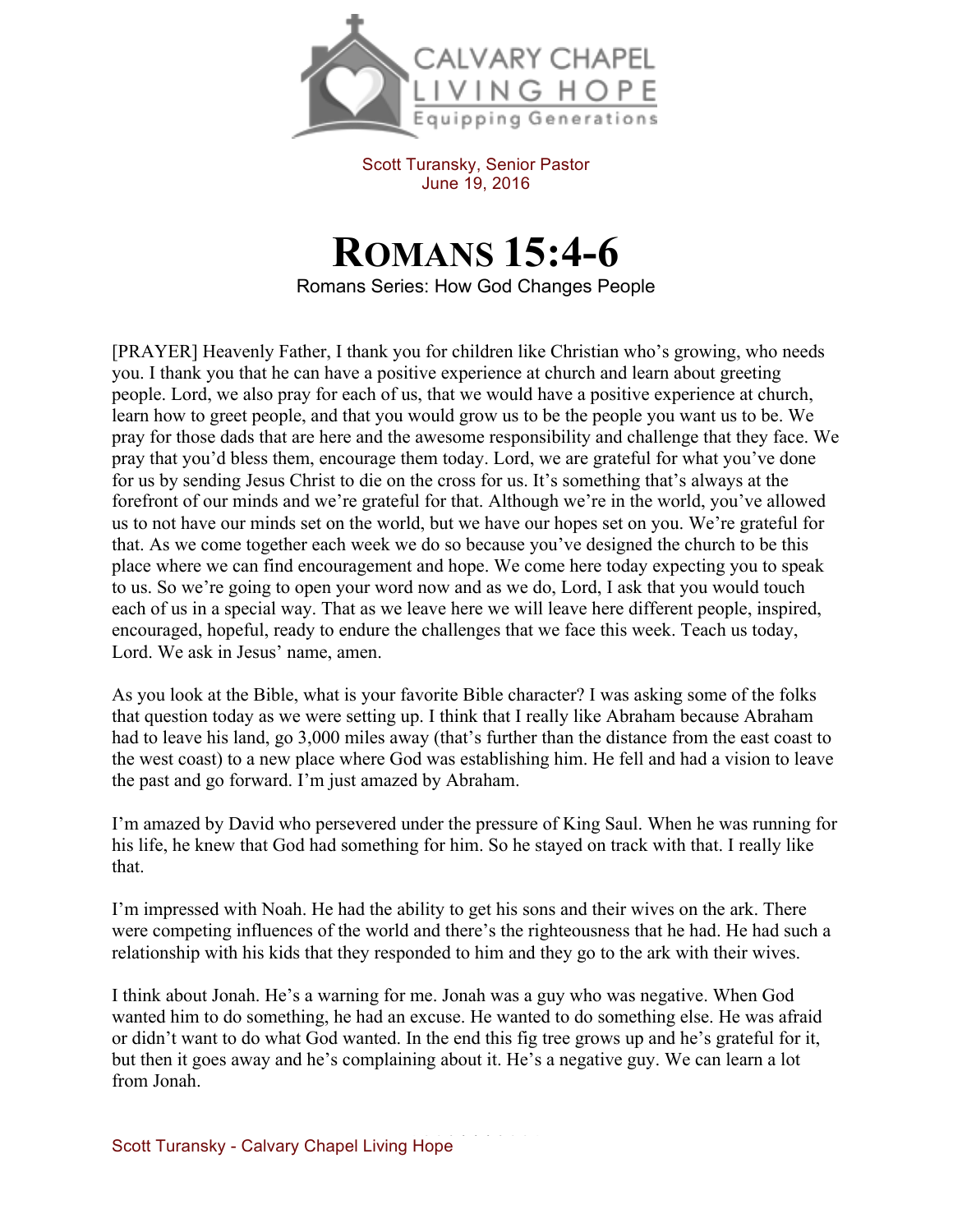Now as I think about them, all those characters in the Bible remind me about the power that the Bible has. It reminds me of this next verse that we're going to look at. As we look at this verse, I think it's a verse that's going to guide our thinking today through this passage of scripture. You get it. I know you get it. You get this idea that God has created for us this opportunity for us to enjoy Him. His word helps us to make that happen. So we're going to spend our time today on this scripture in Romans 15:4-6.

In verse 4 it says this: *For everything that was written in the past* (I just talked about Bible characters and what God was doing) *was written to teach us, so that through the endurance taught in the Scriptures and the encouragement they provide we might have hope.* We can have hope. So that's where we're headed. That's verse 4.

Now I was working with a young lady this week. Actually she contacted me. I met her a couple weeks ago, maybe three weeks ago. She's just graduating from college. We started talking and she said she wanted to meet with me. I told her it cost \$90 to meet with me, so I thought that would be the end of it. But I found out this week that she was on my schedule. So she had set up an appointment and she was ready to meet with me.

When she came in, I sat with her and I asked her the question, "What can I do for you?" She described how she's graduating from college, she's in the helping profession, and she feels like she doesn't have the answers that people need. She wants to give people answers, but she often comes up short. She doesn't have what she wants to share with people. She feels weak in that regard. She really wants hope in her life. That's basically her thought that she's asking. Now she's a Christian, she grew up in a Christian home, but she's looking for more than what she got at college, and that's a challenge for her.

I said, "Where do you get your ideas that you share with people in order to give them the answers that they're looking for?" She says, "I read books."

I said, "Let me tell you, I understand what you're saying. Because when I was twenty-one, I became a pastor and I would often find myself in that same situation. Someone would ask me a question or I would say something and I would find myself saying, 'That was not a good answer.' I really feel sorry for the first parishioners that I was a pastor of because they had to learn a lot through my mistakes. But I would go away from those experiences and I would say to myself, "Okay. What is the answer I wish I could have shared in that situation? What could I have done differently?" I would study it and I would even kind of role-play the right response in those situations. I spend a lot of my time studying the Bible."

I said, "Let me show you." I handed her my iPad and I said, "Let's go to Romans 15. Read verse 1."

She opens it up and she says, "*We who are strong ought to bear with the failings of the weak and not to please ourselves.*"

I said, "I think that could be your life verse because if that were your life verse then it describes you being strong. You want to pass on, you want to help other people in the process. That's what you're trying to do."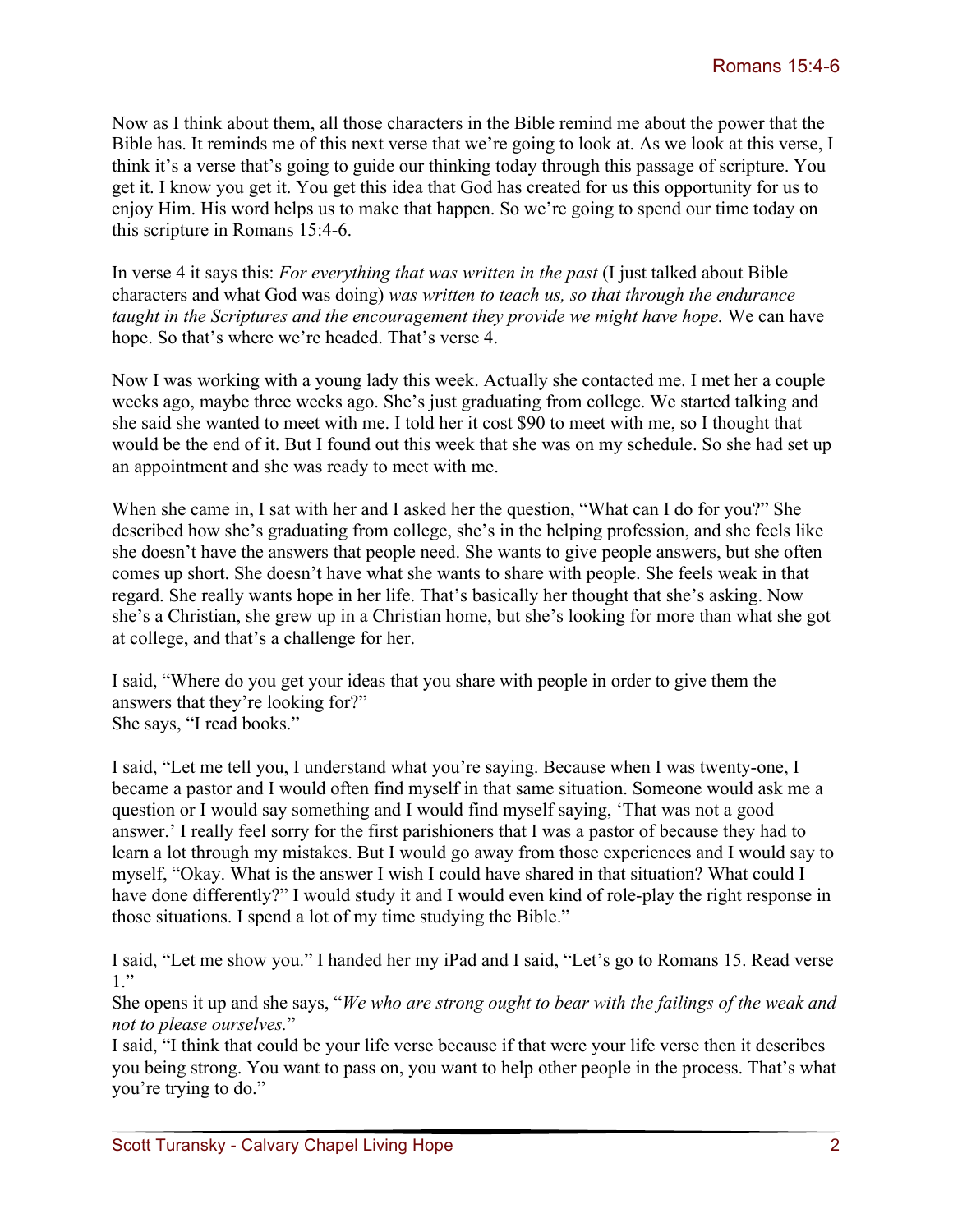I said, "Read the second verse." She's holding my iPad. I'm not reading this. We've talked through this. These are our passages from the last several weeks. Verse 2 – *Each of us should please our neighbors for their good, to build them up.* "Notice that what you want to do is think about the other person that you're working with for his good. So you have to think about that other person. Your goal is to build them up. You have to think of something you're going to say."

Now after I shared with her the first verse, she goes, "Wow." After I shared with her the second verse, her eyes lit up. I love that look on people's face when I'm working with them. Their eyes light up like that aha moment. I get it.

So I said, "I bet you want to know where you're going to get this from, these ideas that you're going to share. Well that's in verse 4." This is the passage I'm going to take you through today. It doesn't cost you \$90. You get it for free and I'm going to take you through this today and I want to share with you the same things I shared with her.

## It says this – *For everything that was written in the past was written to teach us, so that through the endurance taught in the Scriptures and the encouragement they provide we might have hope.*

There are two things you want to pass on to other people, *encouragement* and *endurance*, that come from the scriptures. Where are you going to learn those? You're going to learn those from the Bible. The Bible is powerful and it changes your life. Here's what you're going to do. You're going to get the hope that you want (that's where you're going – the hope), and then you have the endurance and the encouragement. Those are the two things that are mentioned in that passage.

Now notice they're mentioned again in verse 5. *May the God who gives endurance and encouragement give you a spirit of unity among yourselves as you follow Christ Jesus.* So that's something you're passing on to others. *So that with one mind and one voice you may glorify the God and Father of our Lord Jesus Christ.* That's what he's saying.

Now at this point, remember we already got a "wow" from her. Her eyes lit up. At this point, she takes her head, puts it down into her hands, and says, "My head is about to explode with the possibilities." It is so fun to watch that happen in people's lives when they get connected to the Bible in a significant way. This is young lady who's been attached to the Bible for a long time. She grew up in a Christian home. She needs this. This is an important thing for her and it was valuable for her to understand all of this.

Today I hope that you're going to get this idea. You're going to get this idea that the Bible is powerful, it's amazing, it changes our lives, and it provides us with very important things that we need inside of our hearts.

So let's go to our verse. *For everything that was written in the past was written to teach us, so that* (and notice the last word *hope*; we're coming to that) *through the endurance taught in the*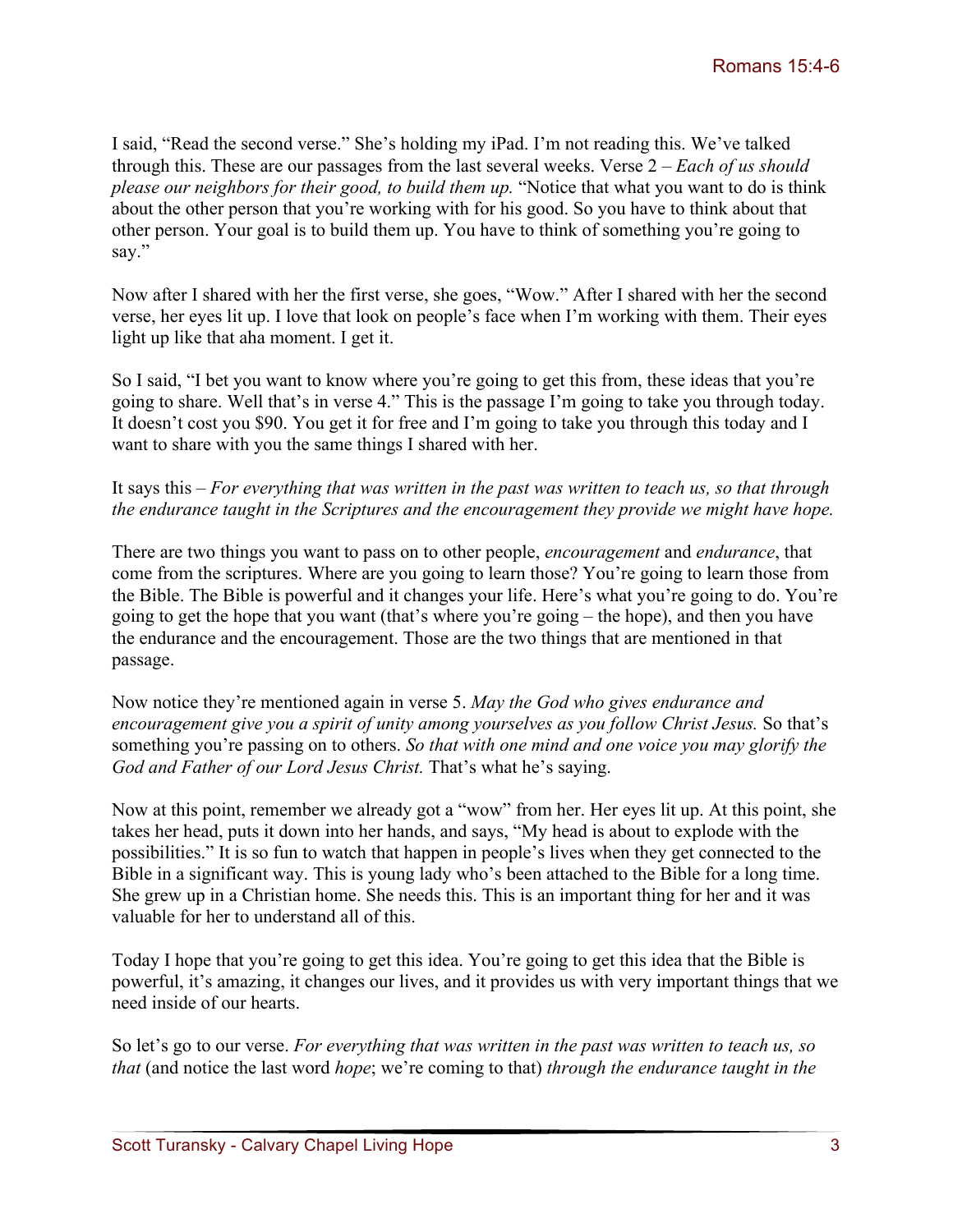*Scriptures and the encouragement they provide we might have hope. That's where we're headed.* That's what we want. It's this aha moment that I think we need to have.

My goal every Sunday as I teach is to look at the scripture passage for that week, put it into my life, and just watch it work through my life and then package it in a way, present it in a way that might provide the aha moments for you. That's partly why I create slides because I think the slides sometimes give us a little more insight into what is going on.

Now let's look at the verse, verse 4, and see what it says. I want to take it apart a little bit. *For everything that was written in the past was written to teach us, so that through the endurance taught in the Scriptures and the encouragement they provide we might have hope.* 

The first word we want to look at is this word *endurance.* It is the word *hupomoné*, which means to remain under or to persevere under pressure.

You need to understand what we believe about God's word. We believe that the Bible is verbally inspired. When we say verbal inspiration we mean that the actual words written on the page are inspired by God. That's what we mean when we say verbal inspiration. That means every word was chosen for a purpose.

So that's why I want to look at this specific word, and this word contains a lot of meaning. I want to take it and I want to show you how it's used in other passages so that it will enrich your understanding of your ability to endure or remain under in the midst of your life. When you go out I think there's a lot of people who are tired today. They are just weary of life experiences. This word, *hupomoné*, is something that will help you to have the energy to move forward.

Let me show you in Hebrews 12:1-2 it says this – *Let us run with endurance* (the same word *hupomoné*) *the race that is set before us, fixing our eyes on Jesus.* 

We are in a race. It's hard to keep running, putting one foot in front of the other over and over again in that race when we're tired. So we need to recognize that God has given us this *hupomoné* to remain under. And where does it come from? It comes from this understanding of God's word and the power that it has to inspire us, to challenge us, to give us the hope that He wants us to have.

Another verse that uses the same word, translated differently, but uses the same word, *hupomoné*, is *perseverance* in James 1:2-4. It says – *Consider it pure joy, my brothers and sisters, whenever you face trials of many kinds, because you know that the testing of your faith produces perseverance.* It produces *hupomoné.* That means the trials that you're involved in or the trials of your life every day are something that's producing this *hupomoné* inside of you and me. So we can rejoice in that. That's why the word *rejoice* is there. *Consider it pure joy*. Because in the last part of the verse – *Let perseverance* (or *hupomoné*) *finish its work so that you may be mature and complete, not lacking anything.* So we hang in there even when things are tough. When the struggles of life are present we're eager to hang in there because we know that God is working.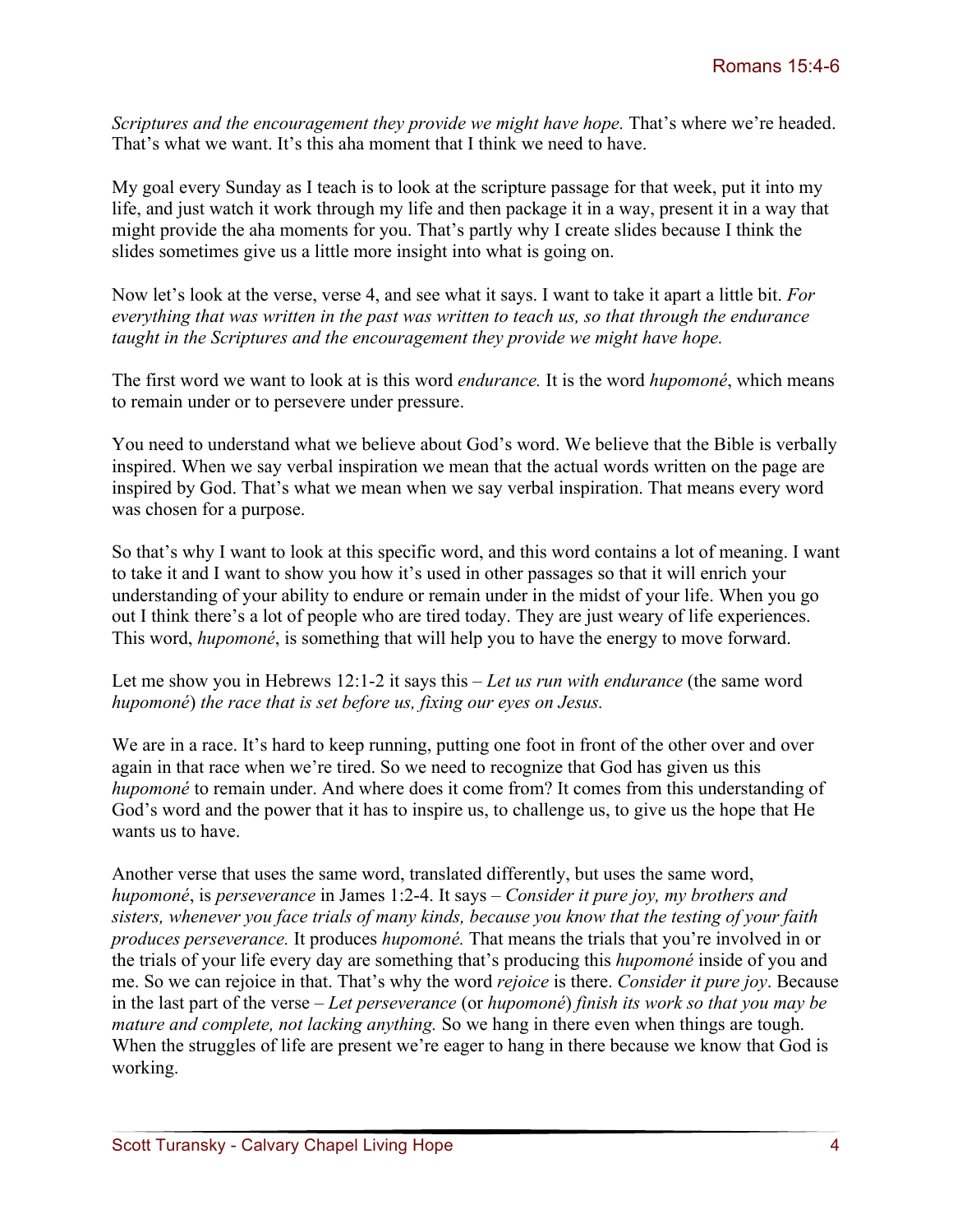Now follow Paul's logic in our verse that we're looking at today. Look at the verse again. He's saying that these things that are written in God's word, whatever Bible character you want to draw attention to at the moment, they're there to teach us. They're teaching us and equipping us so that through the endurance taught in the scriptures and the encouragement they provide, we might have hope. The teaching that produces the endurance that's taught in those passages provides us with encouragement so that we can have the hope that God wants us to have. It's just a beautiful thing that God has designed.

Now you could become a better person by attending church. But that doesn't equip you with spiritual growth necessarily. It's when you get connected to the Bible that spiritual growth takes place. We need the sanctifying work of the Holy Spirit, we need the power of the Bible in our lives to grow us spiritually, and that growth is very important. God's word is truth. So it should be of no surprise to us that reading and studying the Bible are still the activities that provide spiritual vitality in our lives. That's what we need. It's a basic. I won't grow unless I have Christ, unless I have the Bible working and understanding what it means and applying it to my heart. That's what God wants for me.

Bible reading won't make you a Christian. It's accepting Jesus Christ in your life that makes you a Christian. But after you become a Christian you want to grow and you want to be fed, and we're living in the world, but we want our heads and our hearts following Christ. We want our hope to be in God. That's what we want. And that happens when we meditate on what God has for us in His word.

The letters TNT we use for dynamite, but I saw recently the words TNT tied into the letters, The New Testament. I like that. TNT, The New Testament, because of the power that's there. God wants to empower us. I can have hope. I can have real hope. I can be encouraged because of what? Because I can look at what God is doing in His word. I can have a positive, productive, happy life if I am connected to the source.

Now there are a lot of people who are not engaged with the Bible. Let's use the word engaged to refer to picking up the Bible, reading it, and applying it to our lives. What we try to do here regularly, and our motto is "take Jesus home" because what we want to do is take the scriptures and apply them to our lives.

The American Bible Society has put out what's called a State of the Bible. It's put out every year. In this study done through the Barna Research Foundation, they report these things about Americans and the Bible.

There are 17% who are engaged with the Bible. I would consider that most of you people who are engaged with the Bible. That's why you come to or choose a Cavalry Chapel because Calvary Chapels teach the Bible verse by verse. You want to be engaged with the Bible. That's why some of you attend small groups here or home fellowships at Calvary Chapel Living Hope because you want to be engaged with the Bible. In those groups that's what's taking place. So I would suggest that most of you would find yourself in this 17% that are engaged with the Bible.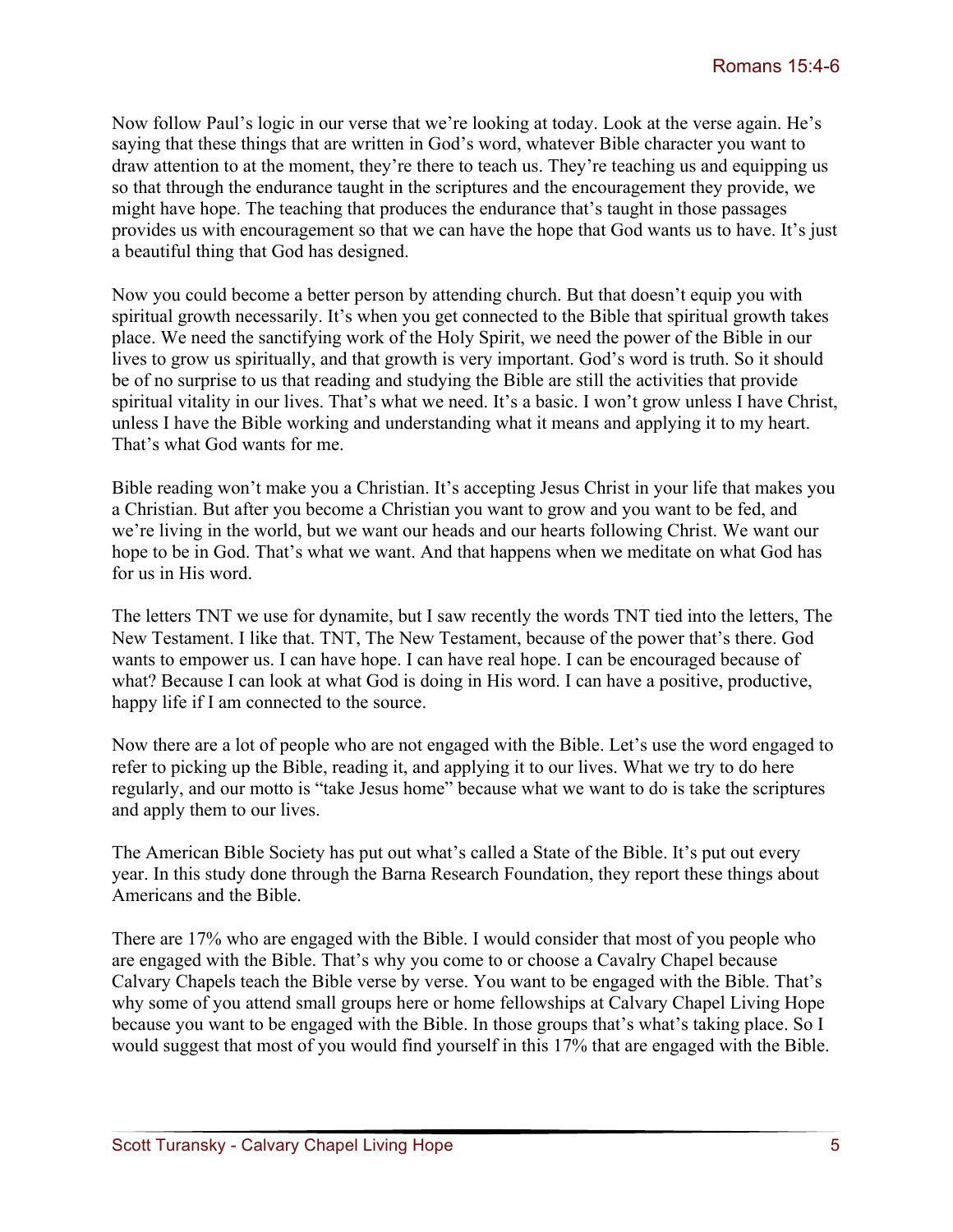There are 37% of Americans who are Bible friendly. That means they think that the Bible is a good book, they're just not really engaged with it.

There are 24% who are Bible neutral. They could take it or leave it. They don't really have a strong opinion about whether the Bible is good or not, especially for them.

And there are 22% who are Bible skeptics. They question the value of the Bible and even sometimes think it's a bad thing that the Bible exists.

I find that fascinating. I want to be in that 17% that's engaged with the Bible.

But let's look at nonbelievers for just a moment and what they think of the Bible. Because nonbelievers, according to this study, the top three ways non-Christians perceive the Bible  $-37\%$ of them believe the Bible is a useful book of moral teachings; 27% believe the Bible is a dangerous book of religious dogma used for centuries to oppose and oppress people. Wow. Twenty-seven percent of nonbelievers believe that the Bible is dangerous today. Nineteen percent believe that the Bible is an outdated book with no relevance for today.

Now that's very different than what I believe. I believe that the Bible is the word of God and that the purpose of God's word is to help me understand God, to understand myself better, and to understand God's plan for me, and that God speaks to me through the Bible. The word of God is a living tool that He uses to influence my life and to change me.

I fell in love with the Bible at an early age as a result of my parents' input. They often were encouraging me. My dad would take us on mystery trips and he would say, "Hey, get your shoes and your bathing suit. We're going on a trip."

"Where are we going, Dad?" "Can't tell you."

He'd take us out somewhere and he'd share something, like he would share a passage from Psalm 1:1-3. This is what the verse says and it talks about the value of scripture in my life. I memorized this when I was a kid. I just fell in love with this because this is our key to success in living in the world but not being of it. It says – *Blessed is the one whose delight is in the law of the Lord. Delight* is a key word there. My delight, the thing I want, the thing I look forward to. I look forward to spending time in God's word.

This young lady I met with this week is looking forward to spending time with God's word because now she has the sense that God is going to teach her and give her what she needs to pass on to other people. She's looking forward to that.

The *delight is in the law of the Lord, and who meditates on that day and night.* That's partly why in the book of Romans here we've taken one or two verse at a time. Because my brain doesn't take more than that. I can't absorb more than that. I'm meditating on these verses all week. Verses 4-6, I just want to meditate on those verses. What is God going to do? How is He going to change me? How do these verses impact other people? How can I use these verses to help other people?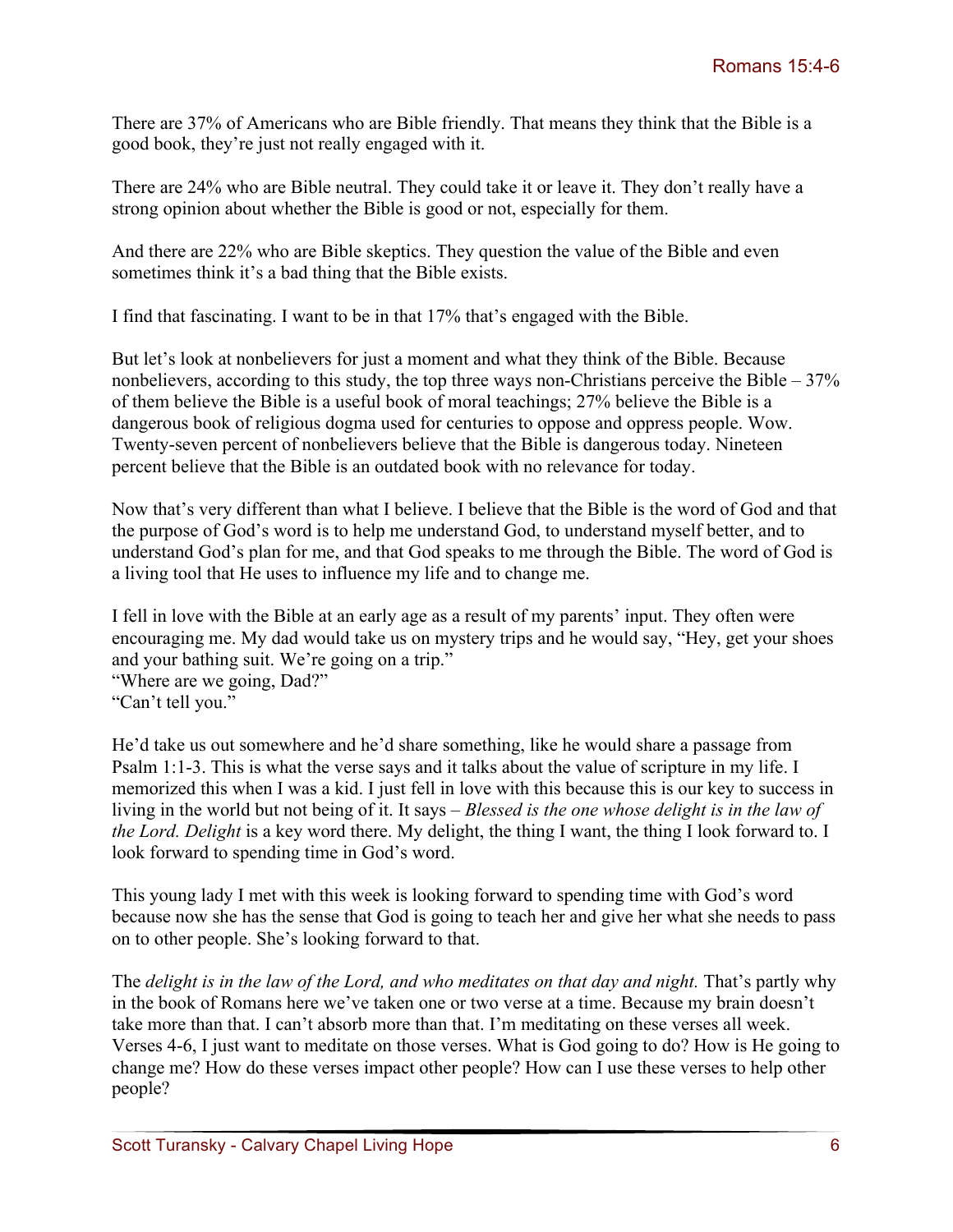*Meditates on them day and night.* That person who does that, who values God's word and uses God's word as the standard for their life, *that person is like a tree planted by streams of water.*  So you've got your bathing suit and your shoes. We hike out here, we jump in the water, but we're thinking about the tree while we're swinging on a rope that's hanging from the tree. That tree is by the water. It's close to the water with its roots eagerly finding the substance it needs for its life. That's what I want to be.

How am I going to do that? I need to be close to God's word, allowing God's word to speak to me because God's word is powerful. It's not just a book of moral teachings. It's not just a book of good ideas. It's a book that's powerful because it changes who I am. It changes the way I live. It yields fruit in season and whose leaf does not wither—whatever they do prospers. That's where the success principles come. Being tied into the root, tied into God's word. Wow. That is powerful.

If you engorge or enmesh yourself with God's word, good things happen. Powerful things happen. Like trees that are next to the stream. They've got the leaves, they've got the fruit because they've got the nourishment that they need. And then when you're feeling tired, weary with life, you have that energy source, that truth that God wants each one of us to have.

We looked at the word *endurance.* Let's look at the next word there, the word *encouragement.*  Encouragement, where does it come from? It comes from the scriptures. I'm thinking, "Wow. If Job, experiencing all the things that he experiences, can experience encouragement, I can too." Or if David can be forgiven for his sin and still be used by God, I'm encouraged because God can do that in my life too. God wants that encouragement to grow inside of us, to be growing continually so that we have something to give others.

That provides for us this last word, this word *hope* that we need. Because this is what our world needs. If you just look at our world, we live in a world today that is in trouble. Terrorism is increasing. The political situation is a mess. Radical Islam is on the increase. The national debt is staggering. You're not going to find a lot of hope by looking around in the world. It just isn't there. There's a lot of problems. Therefore you're not going to find a lot of hope by opening the newspaper.

I believe that as Christians we need to know what's going on in the news. But that's not where we're going to find our hope. We find our hope in the Bible. We find our hope in what God wants to do.

There are people in our world today that are looking for hope. So they're trying to find hope. It's really hopeful that Fallujah is being retaken and maybe ISIS is receding in that part of the world. That's hopeful. Some people are finding hope in that particular situation. Or the economy, we got some news on the economy this week. Some of it good. So there's this hope that people have in the economy. Or maybe the hope that you're going to get well from whatever sickness that you have, so there's this sense that there's hope there. Some people run from here to there looking for different things for hope. They're looking for a different doctor, or a better location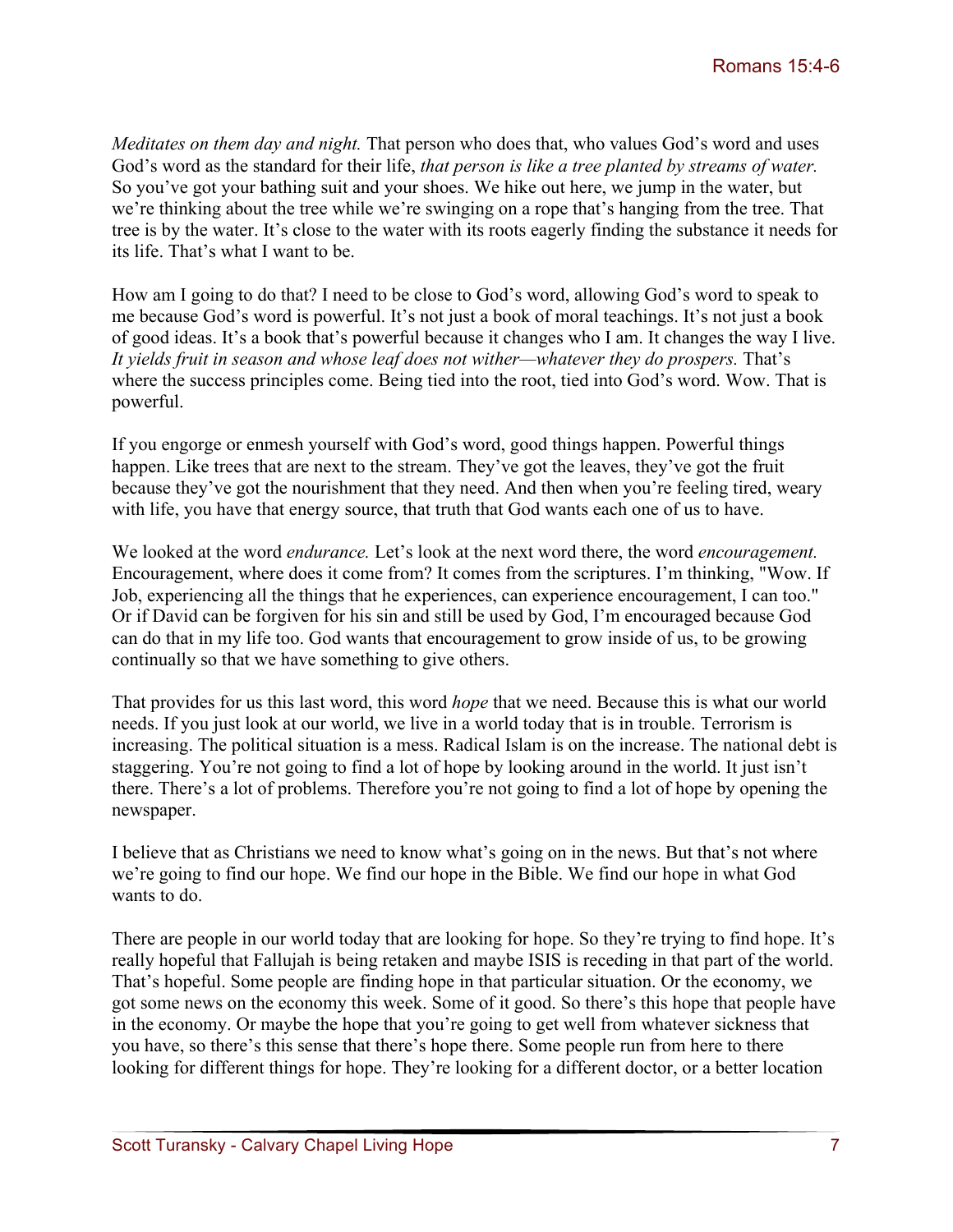to live in. Or they're looking for when their kids grow up, or they get out of the house. They're looking for something else that provides hope so that they can enjoy life better.

I'm telling you, hope is something that we find in God that helps us *hupomoné*, which means to remain under in the situation that we're in right now. Right where you are now you can experience hope. It's provided by God. He wants to give us that. It's a beautiful thing that He has empowered us with and He wants us to understand it and to enjoy it.

I was looking this week, thinking about this. When people are at bus stops they are continuing to look left. Why are they looking left? Why do they keep looking left? They're looking left because they're hopeful that a bus is going to come. Because that's going to rescue them from their requirement to walk to get somewhere else. So they keep looking left every few seconds. If you watch people at bus stops, every few seconds they're looking left.

I think every few seconds we need to be looking at God's word. We need to be saying, "How can I find hope today? How is God going to move me in this direction that He wants me to be in? Where can I go? What does God want us to do?" Once we understand that's what's going on in verse 4, we can go to verse 5, which says, *May the God who gives endurance and encouragement give you the same attitude of mind toward each other that Christ Jesus had.* 

God wants to give us something that we can share with each other and it comes from that understanding of God's word. If you're looking at God's word everyday, you have something to share. And being transparent by saying to someone, even someone who isn't a believer, "Wow, can I share with you something I learned today?"

This young lady I was working with this week doesn't work with Christians; she works with nonbelievers. So she's going to take the things she's learning from God's word and share them with these people, but not tell them where they come from, unless asked. So she can share biblical truths, which are success principles, with those people. It's just a great way to pass on God's love and what He wants. We exchange those things together as a part of God's church.

## Notice verse 6 – *so that* (and this is the result) *with one mind and one voice you may glorify the God and Father of our Lord Jesus Christ.*

Now when we talk about this *one mind and one voice*, we have to realize that we're all different people and differences tend to result in sometimes misunderstandings. Differences in a family often result in conflict, tension because we're different people. Sometimes we would say, "I wish they would just be like me." But if everybody were just like you then life wouldn't be that fun, it wouldn't be that enjoyable. You'd get bored being with yourself all the time. It's the differences that we have that are enjoyable. We like the differences, most of the time. But sometimes they create problems.

But what this passage is talking about is that we can now have, even in a church as diverse as this one is, we can have this one mind and we can have this unity because we have God as our Father and the Bible as our source, and good things happen, amazing things happen in our lives. God wants to do some good things.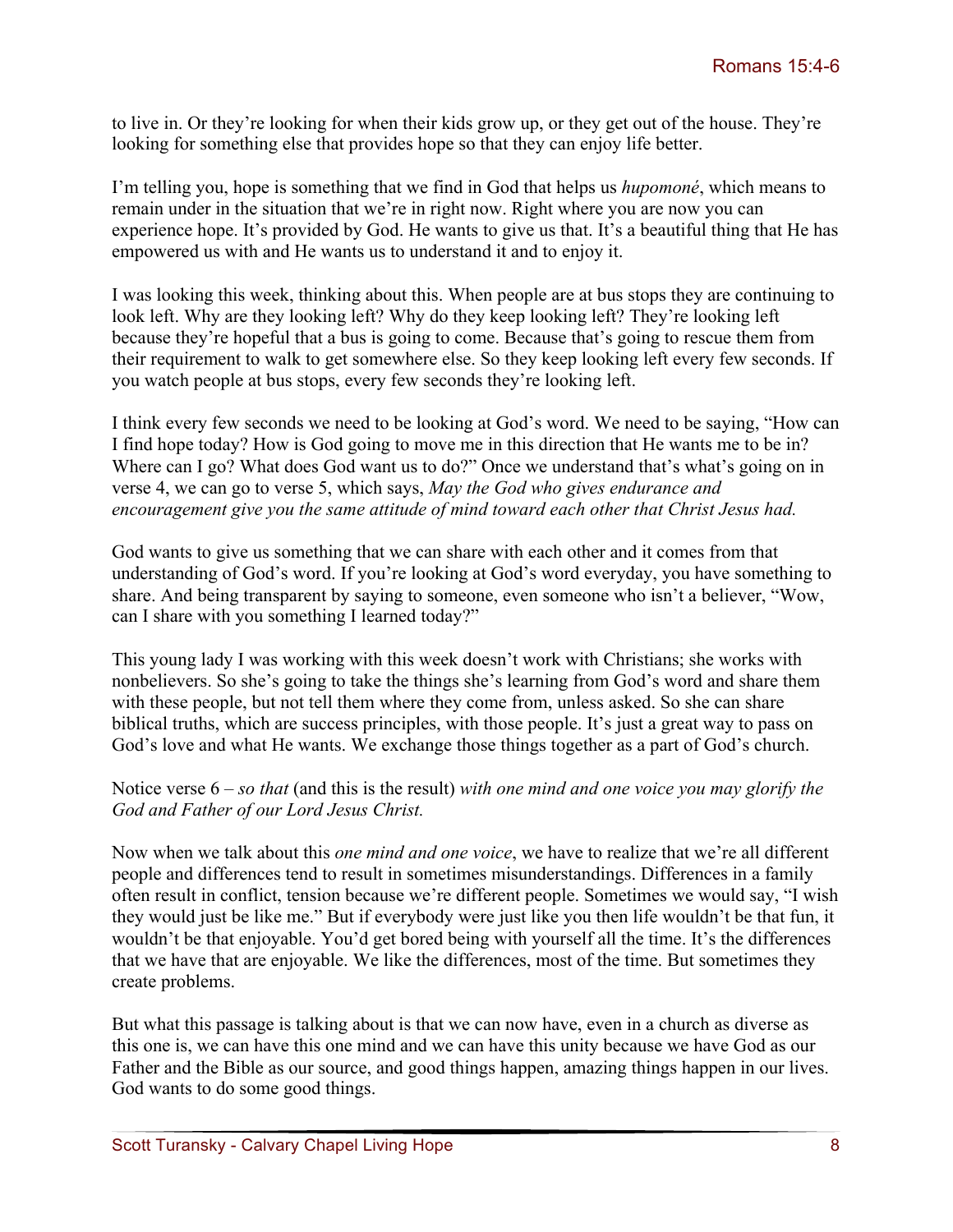As part of the Gallup Survey I was reading this week, it described that there is a group of people in the world today, 12% of America's population where there's this people group that are happier, they have stronger families, they're more tolerant of people in different races and religions, and are more community-minded than others. This 12% is characterized by this: They're highly spiritually committed. People who are highly spiritual committed. That 12%.

I'm in that 12%. I enjoy being in that 12%. I'm sure you're in that 12%. In fact much of what I'm saying here isn't for you, it's for you to pass on to other people or for people who might listen to the audio session of this. It's refreshing. I would suggest that if you're here today and you're not part of the 12%, you want to jump in. Get committed. Being committed to what God has for us is important. What it will do is it will empower you in some new ways. It's a beautiful thing that God wants to do.

I like swimming, but I don't like getting in the water. In fact I find it hard to just get in the water. I'll stick my feet in first and then slowly get in the water. But as I'm doing that and watching what's happening with other people, I see that there are other people that get committed to swimming.

Some people put their toe in the water and then they complain to everyone else about it as they're trying to get wet. And there are people like that. They want everyone else to know how difficult it is, what they're doing.

And then there's the people who like to do a cannonball. They're the people who jump in, they're definitely committed, but they're the people who because they're going to get cold and wet, they want to make sure everyone else experiences the pain as well.

I admire the people who do swan dives, who just jump in and they go right in and they're just refreshed by that. That's commitment. I want to be that kind of person.

I want to encourage you if you aren't committed to the Bible, get committed. How are you going to be at the end of the summer than you are now. Might God do something with you this summer as you're enmeshing yourself with God's word, spending time in God's word. It's easy to do this, to be engaged in God's word today with technology. Or getting a book like *Chicken Soup for the Soul* and just reading it, or *Jesus Today*, or some of those different devotional books that are helpful. Those are great, but there are apps that pop up on your phone that give you the verse of the day that are helpful.

The Bible is relevant. The Bible is practical. The message today is we need to be connected to it. It needs to be part of who we are. We can't forget that. We need to be tied into God's word. The crucial test, whether or not the word of God remains lodged in your heart is what happens when you're sitting at your desk tomorrow, or when you're shopping, or when you're in the classroom, or when you're driving, or whatever it is. That's the crucial test. Can we take God's word and take Jesus home?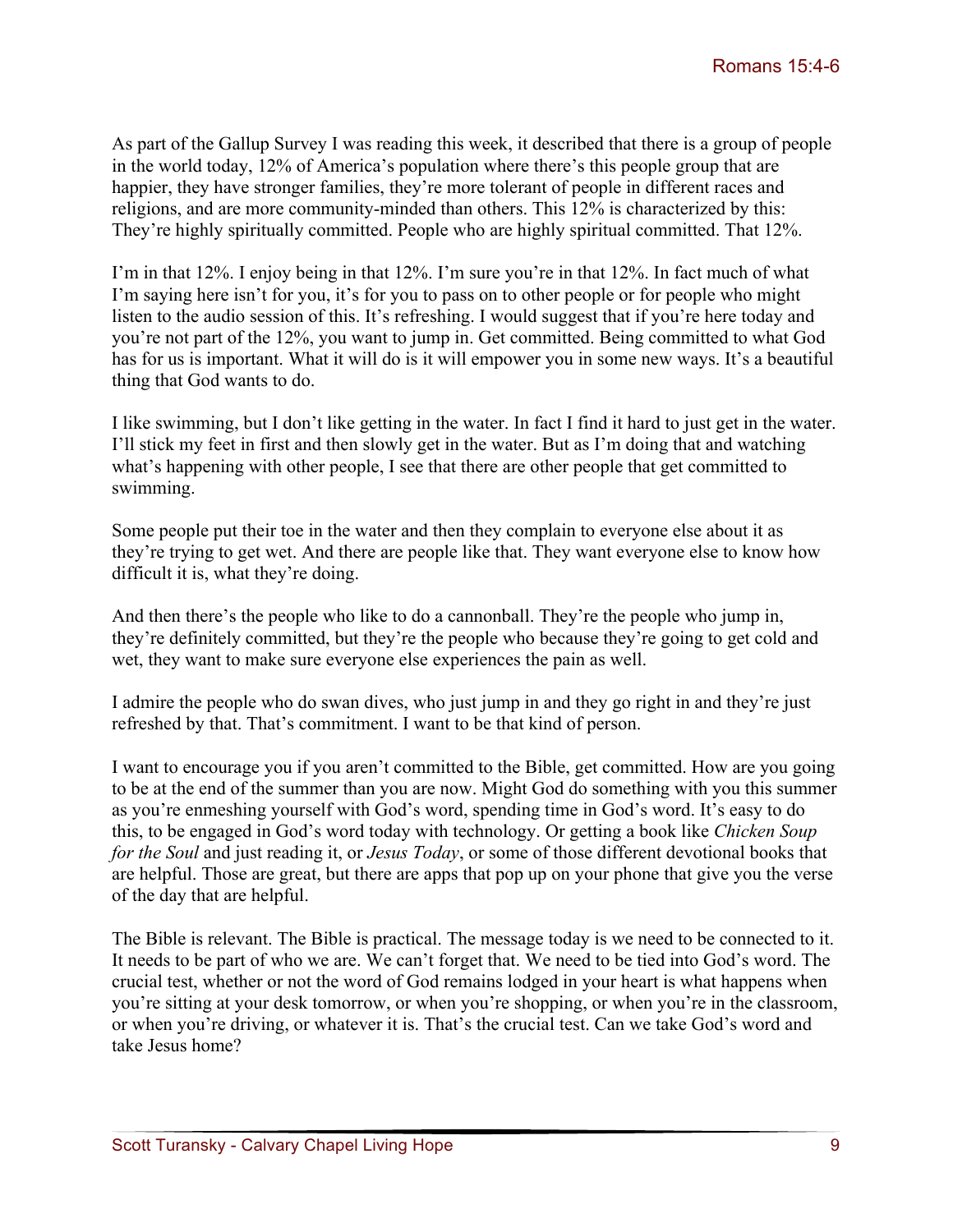Now I'm going to zip ahead in the passage. Even though this isn't part of our passage today, it's part of our passage, but I'm not really looking at this in depth. I want you to see the importance of hope mentioned in Romans 15. Verse 13 is the end of our passage, verses 1-13. Verse 13 says, *May the God of hope fill you with all joy and peace as you trust in him, so that you may overflow with hope by the power of the Holy Spirit.* 

This is when I shared this verse with this young lady this week it just started to overflow in her life. It's fun. When the aha moments happen, the lights come on, I go, "Lord, thanks for allowing me to have the privilege of sitting here watching this happen in a person's life." I know this is going to change her as she goes out and does what she's going to do. The Bible is relevant, the Bible is important for every one of our lives.

There was a street preacher who was out doing his street-preaching thing out on the sidewalk. As he was, there was a man following him around. So he turned and said to the man, "Do you want Jesus?"

The man said, "No."

He said, "What do you want?"

- "I want your Bible."
- "Why do you want my Bible?"

"Because I see the pages are really thin and I can use them to roll my joints to smoke my weed." That's what he wants to do. The pages are thin.

Now you might imagine the preacher saying, "Forget you. I'm getting out of here." But he didn't. He had the presence of mind and the creativity to say, "I'll tell you what. I'm going to give you my Bible. As you use it to smoke the weed, just do this. All I want to ask you is you read the page before you smoke it." And the guy said he would. So he gave him his Bible, knowing he could easily get another Bible. So he goes off and didn't hear back from the guy.

Four months later the guy shows up on the street. Meets the same guy. Didn't recognize him. He's all cleaned up, looks nice. The guy says to him, "Do you recognize who I am?"

"I have no idea. I don't think I've ever seen you before."

"Well, I'm the guy you gave the Bible to four months ago."

The street preacher's eyes get big. "What happened?"

He says, "Here's what happened. I smoked Matthew, then I smoked Mark, then I smoked Luke, then John smoked me."

Life changes when you read the Bible! I'm not telling you go out and smoke it. I'm just saying let the Bible smoke you. That's the idea. God wants to change our lives. John is a great book of the Bible to read. God wants to do some things that will change who we are.

Two days later after I met with this young lady I got an email from her. I'm going to read her email. I told her at the session when I was with her, "I'm telling your story on Sunday because this is the passage I'm preaching on Sunday. I won't use your name. I won't give details to know who you are, but I'm going to share your story."

She sends me an email two days later and she says this: